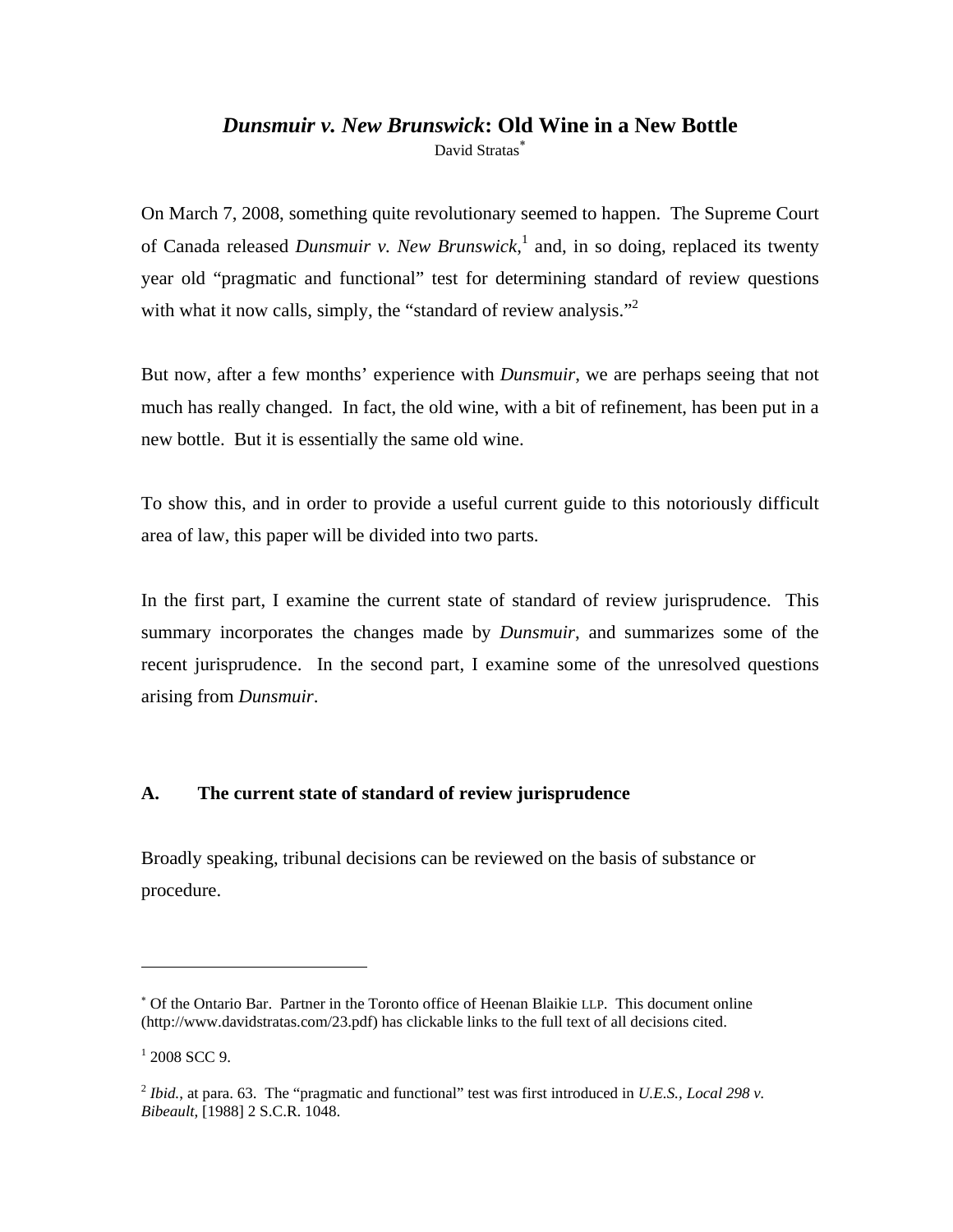### **(1) Review of substantive decisions**

 $\overline{a}$ 

A reviewing court may hold the view that a tribunal has reached the wrong decision. It may believe that if it were faced with the issue, it might make a different decision. It might find different facts, or reach different legal conclusions. But a reviewing court does not necessary interfere with the decision.

The Supreme Court of Canada has made it clear in numerous judgments that reviewing courts must approach decisions made by tribunals with different levels of scrutiny depending upon the circumstances. There are two recognized levels of scrutiny:

- The strictest scrutiny, known as correctness review, allows reviewing courts to substitute their own decision for the tribunal if they think the decision is wrong;
- <span id="page-1-0"></span>The higher level of scrutiny, currently called the "revised reasonableness" standard" or simply "reasonableness", allows reviewing courts to interfere in relatively rare circumstances.<sup>3</sup>

<sup>&</sup>lt;sup>3</sup> It is unclear precisely what this standard means in the early days of the post-*Dunsmuir* era, but most post-*Dunsmuir* courts are applying the standard set out in *[Law Society of New Brunswick v. Ryan](http://scc.lexum.umontreal.ca/en/2003/2003scc20/2003scc20.html)*, [2003] 1 S.C.R. 247: where there are "no lines of reasoning supporting the decision which could reasonably lead [the] tribunal to reach the decision it did". See, for example, *Mills v. [Ontario \(Workplace Safety and](http://www.canlii.org/en/on/onca/doc/2008/2008onca436/2008onca436.html)  [Insurance Appeals Tribunal\)](http://www.canlii.org/en/on/onca/doc/2008/2008onca436/2008onca436.html)*, 2008 ONCA 436, at paras. 15-19. This is a fairly strict test. Although the word "reasonableness" is used to describe the standard, courts are not supposed to interfere just because the decision is "unreasonable" – the "no lines of reasoning" language suggests that the standard approaches what used to be known as the "patent unreasonableness" standard. The Supreme Court of Canada in *[Dunsmuir](http://scc.lexum.umontreal.ca/en/2008/2008scc9/2008scc9.html)* suggested that these two standards were to be collapsed into one and that its decision "does not pave the way for a more intrusive review by courts" (at para. 48). This echoes the words of one Justice of the Supreme Court, LeBel J. (Deschamps J. concurring), who suggested that the "reasonableness" standard and the "patent unreasonableness" standard could be collapsed into one single standard: see *[Toronto \(City\)](http://scc.lexum.umontreal.ca/en/2003/2003scc63/2003scc63.html)  [v. C.U.P.E.](http://scc.lexum.umontreal.ca/en/2003/2003scc63/2003scc63.html)*, [2003] 3 S.C.R. 77. To the extent that the standard of review for this higher category has not changed from the former jurisprudence, then the words used to define the "patent unreasonableness" standard may also be relevant: "clearly irrational, that is to say evidently not in accordance with reason" (*[Canada \(Attorney General v. Public Service Alliance of Canada](http://scc.lexum.umontreal.ca/en/1993/1993rcs1-941/1993rcs1-941.html)*, [1993] 1 S.C.R. 941 at pp. 963-964 *per*  Cory J.) and "so flawed that no amount of curial deference can justify letting it stand" (*[Ryan](http://scc.lexum.umontreal.ca/en/2003/2003scc20/2003scc20.html)*, *supra*, [n. 3](#page-1-0), *per* Iacobucci J.). Sometimes decisions that are so contrary to the purposes and policies of the legislation under which they are made are unreasonable: *[C.U.P.E. v. Ontario \(Minister of Labour\)](http://scc.lexum.umontreal.ca/en/2003/2003scc29/2003scc29.html)*, [2003] 1 S.C.R.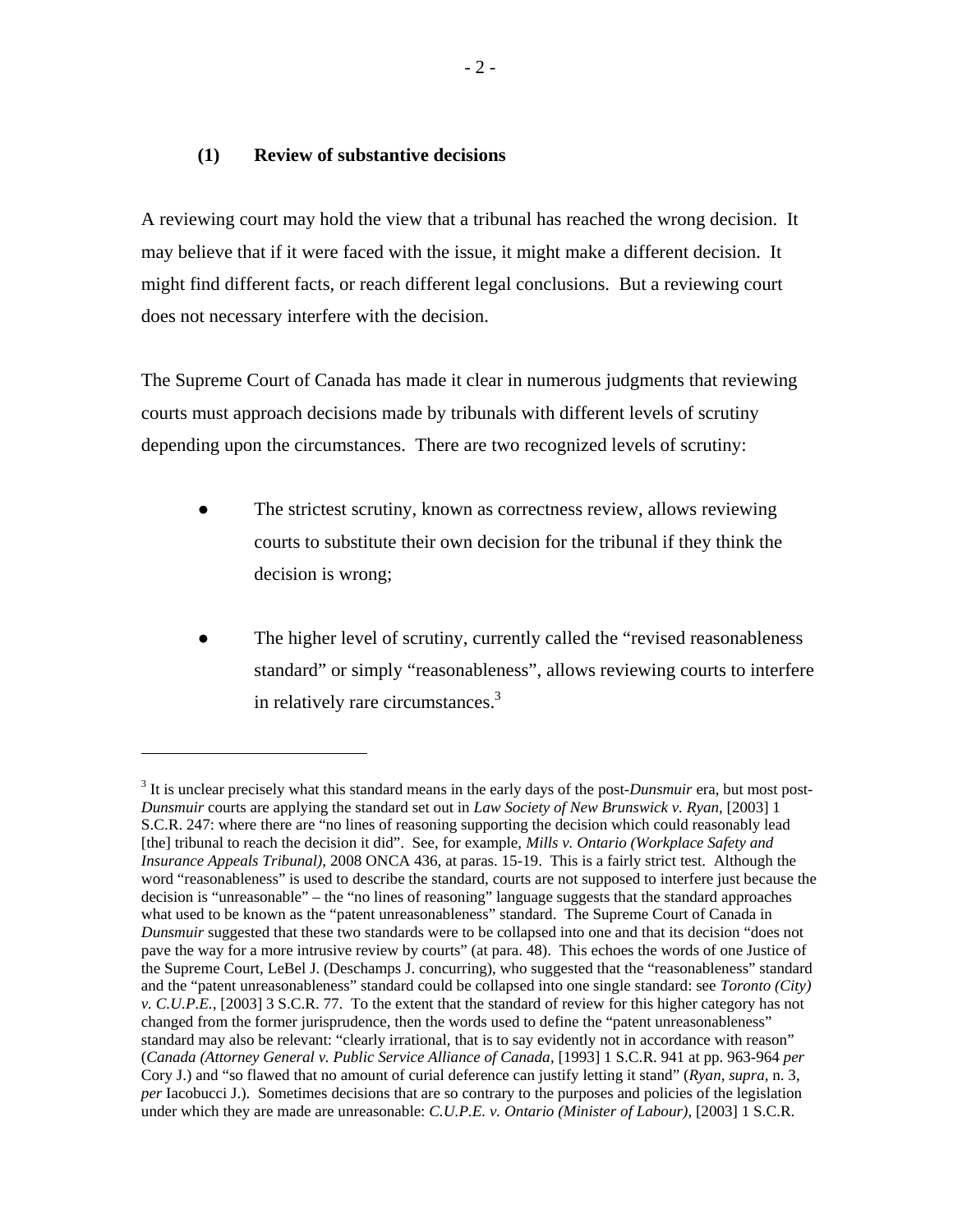The court decides which level of scrutiny either:

- (1) by applying the standard applied under the former jurisprudence, where the jurisprudence has already worked out the particular standard of review to be applied to the decision in question; $<sup>4</sup>$  or</sup>
- (2) by asking four questions, similar to what was previously known as the "the pragmatic and functional test."<sup>5</sup> The four questions are as follows:
	- Is there a "privative clause" in the legislation protecting a decision from being reviewed?<sup>6</sup> Or is there an absolute right of appeal?<sup>7</sup>

 539. Purely punitive remedies that have no rational connection or that are unconstitutional will be unreasonable: *[Royal Oak Mines Ltd. v. Canada \(Labour Relations Board\)](http://scc.lexum.umontreal.ca/en/1996/1996rcs1-369/1996rcs1-369.html)*, [1996] 1 S.C.R. 639. Sometimes where the available evidence is utterly incapable of rationally supporting a finding, unreasonableness will be present: *[Toronto \(City\) v. O.S.S.T.F. District](http://scc.lexum.umontreal.ca/en/1997/1997rcs1-487/1997rcs1-487.html) 15*, [1997] 1 S.C.R. 487.

<sup>4</sup> *[Dunsmuir](http://scc.lexum.umontreal.ca/en/2008/2008scc9/2008scc9.html)*, *supra*, n. 1, at paras. 57 and 62. The majority emphasizes that "[a]n exhaustive review is not required in every case" to determine the standard of review and "existing jurisprudence may be helpful." In many situations, the "analysis required is already deemed to have been performed and need not be repeated." Note, however, that there may be a debate about what the prior jurisprudence says or whether it is satisfactory: see the post-*Dunsmuir* cases of *Association des courtiers et agents immobiliers du Québec v. Proprio Direct Inc.*, 2008 SCC 32 (compare majority and minority judgments) and *Cousins v. Canada (Attorney General)*, 2008, FCA 226, at paras. 19-20 (lower court treated an earlier decision as a satisfactory precedent on the standard of review when it should not have).

<sup>5</sup> *Dunsmuir, supra*, n. 1, para. 55. Under the former jurisprudence, see *[Pushpanathan v. Canada \(Minister](http://scc.lexum.umontreal.ca/en/1998/1998rcs1-1222/1998rcs1-1222.html)  [of Citizenship and Immigration\)](http://scc.lexum.umontreal.ca/en/1998/1998rcs1-1222/1998rcs1-1222.html)*, [1998] 1 S.C.R. 982; *[Dr. Q. v. College and Physicians and Surgeons of](http://scc.lexum.umontreal.ca/en/2003/2003scc19/2003scc19.html) [British Columbia](http://scc.lexum.umontreal.ca/en/2003/2003scc19/2003scc19.html)*, [2003] 1 S.C.R. 226; *[Ryan](http://scc.lexum.umontreal.ca/en/2003/2003scc20/2003scc20.html)*, *supra* n[. 3](#page-1-0).

 $6$  A "privative clause" is a provision in legislation that, literally read, tells the reviewing court that it is not to review the decision. The presence of such a clause is a factor in favour of a finding that the standard of review should be highly deferential. A typical example is as follows: "Every order, finding or decision of the Board is final and conclusive and shall not be the subject of any review, further consideration or appeal." Some privative clauses are less strict. A clause that is less strict is a factor that leads a reviewing court closer to correctness review. Incidentally, the reason why full privative clauses are not read literally is that there is a constitutional principle (the rule of law) that courts must always be able to review tribunal decision-making, albeit on a very light standard: *[Crevier v. Quebec \(Attorney General\)](http://scc.lexum.umontreal.ca/en/1981/1981rcs2-220/1981rcs2-220.html)*, [1981] 2 S.C.R. 220.

 $<sup>7</sup>$  The presence of a provision in governing legislation that allows a party to appeal directly to court is a</sup> factor in favour of the reviewing court applying a strict, or "correctness", standard of review. See *[Dunsmuir](http://scc.lexum.umontreal.ca/en/2008/2008scc9/2008scc9.html)*, *supra*, n. 1, at para. 52.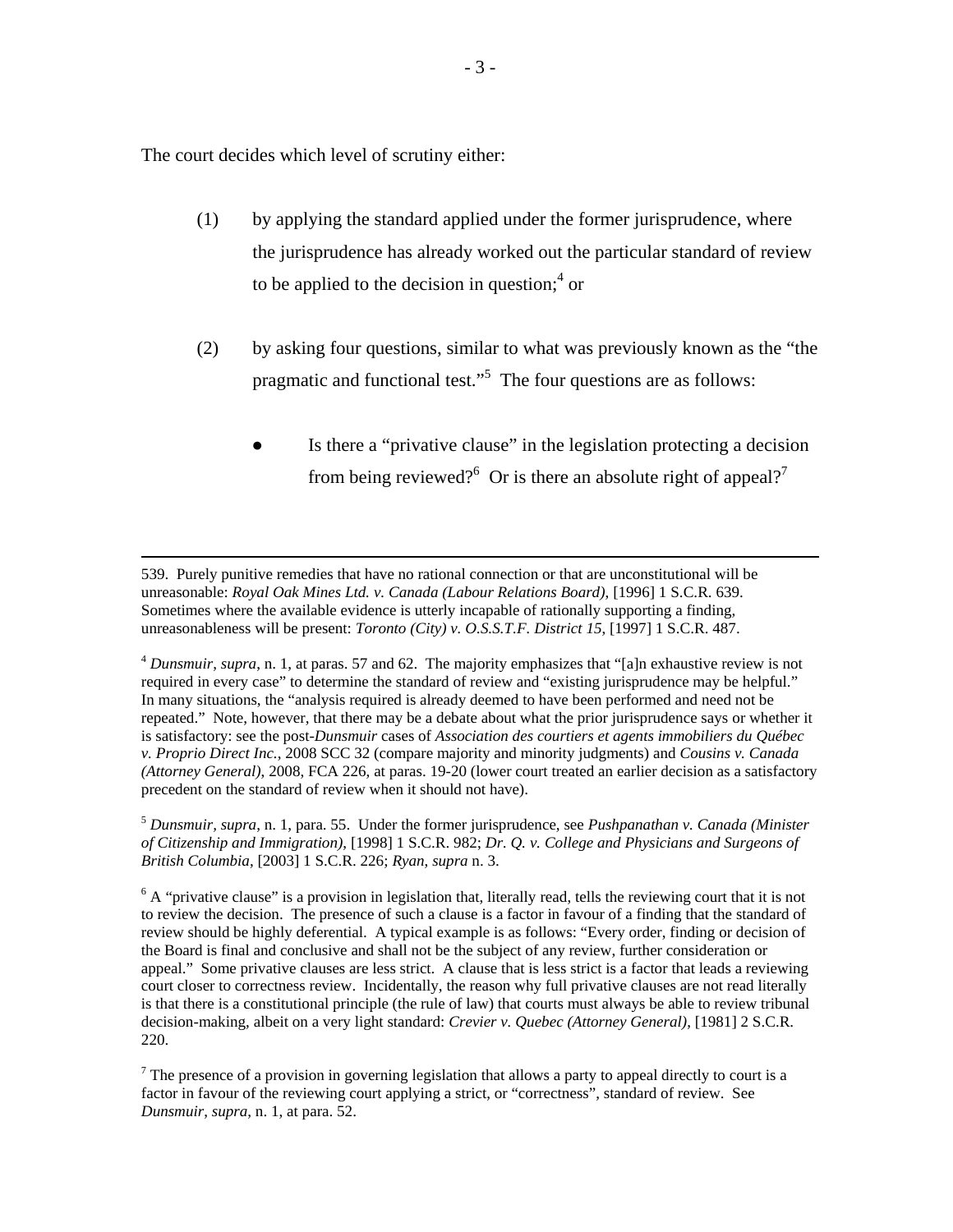- What is the expertise of the tribunal in relation to the reviewing court? Who is most expert in the area?<sup>8</sup>
- What is the purpose of the legislation and the provision under which the tribunal made its decision?<sup>9</sup>
- What is the nature of the question before the tribunal: a question of general law, a question of fact, or a question of mixed fact and law or discretion $?^{10}$

As you can appreciate, a reviewing court that is examining a particular tribunal decision may find that these four inquiries take it towards different standards of review. How the four inquiries are to be balanced in such a circumstance is a very subjective assessment. For example, two of the inquiries may push the court towards a correctness standard, while two others may push the court towards a reasonableness standard. In another case, it may be that one inquiry *strongly* pushes the court towards a reasonableness standard while others somewhat lightly push the court towards a correctness standard. It is easy for different levels of court to adopt different conclusions concerning the standard of review in a particular case. $11$ 

<sup>8</sup> See *[Dunsmuir](http://scc.lexum.umontreal.ca/en/2008/2008scc9/2008scc9.html)*, *supra*, n. 1, at paras. 54-55. Securities commissions, for example, are regarded as being expert in the area of regulation of the capital markets. Courts regard them as having more expertise than they do concerning that subject-matter. This is a factor in favour of lighter scrutiny of tribunal decisions. See, *e.g.*, *[Cartaway Resources Corp. \(Re\)](http://scc.lexum.umontreal.ca/en/2004/2004scc26/2004scc26.html)*, [2004] 1 S.C.R. 672. However, human rights issues before human rights tribunals do not attract deference. Reviewing courts believe that such tribunals are no more expert in such issues than they are: *[Cooper v. Canada \(Human Rights Commission\)](http://scc.lexum.umontreal.ca/en/1996/1996rcs3-854/1996rcs3-854.html)*, [1996] 3 S.C.R. 854.

<sup>9</sup> See *[Dunsmuir](http://scc.lexum.umontreal.ca/en/2008/2008scc9/2008scc9.html)*, *supra*, n. 1, at para. 64. The presence of legislation that requires tribunals to examine and/or develop broad issues of public or regulatory policy and apply that policy is a factor in favour of deference to tribunal decision-making. Where, however, the legislation vests the tribunal to apply general law to particular disputes without much specialized appreciation, review may be stricter (*i.e.*, closer to the "correctness" standard).

<sup>&</sup>lt;sup>10</sup> See *[Dunsmuir](http://scc.lexum.umontreal.ca/en/2008/2008scc9/2008scc9.html)*, *supra*, n. 1, at para. 53. If the question that is the subject of the judicial review is one of fact, review may be lighter (*i.e.*, more deferential). If the question that is the subject of the judicial review is one of general law, review may be stricter (*i.e.*, closer to the "correctness" standard). For an application of this, post-*Dunsmuir*, see *[Sellathurai v. Canada \(Public Safety and Emergency Preparedness\)](http://www.canlii.org/en/ca/fca/doc/2008/2008fca255/2008fca255.html)*, 2008 FCA 255 at para. 109.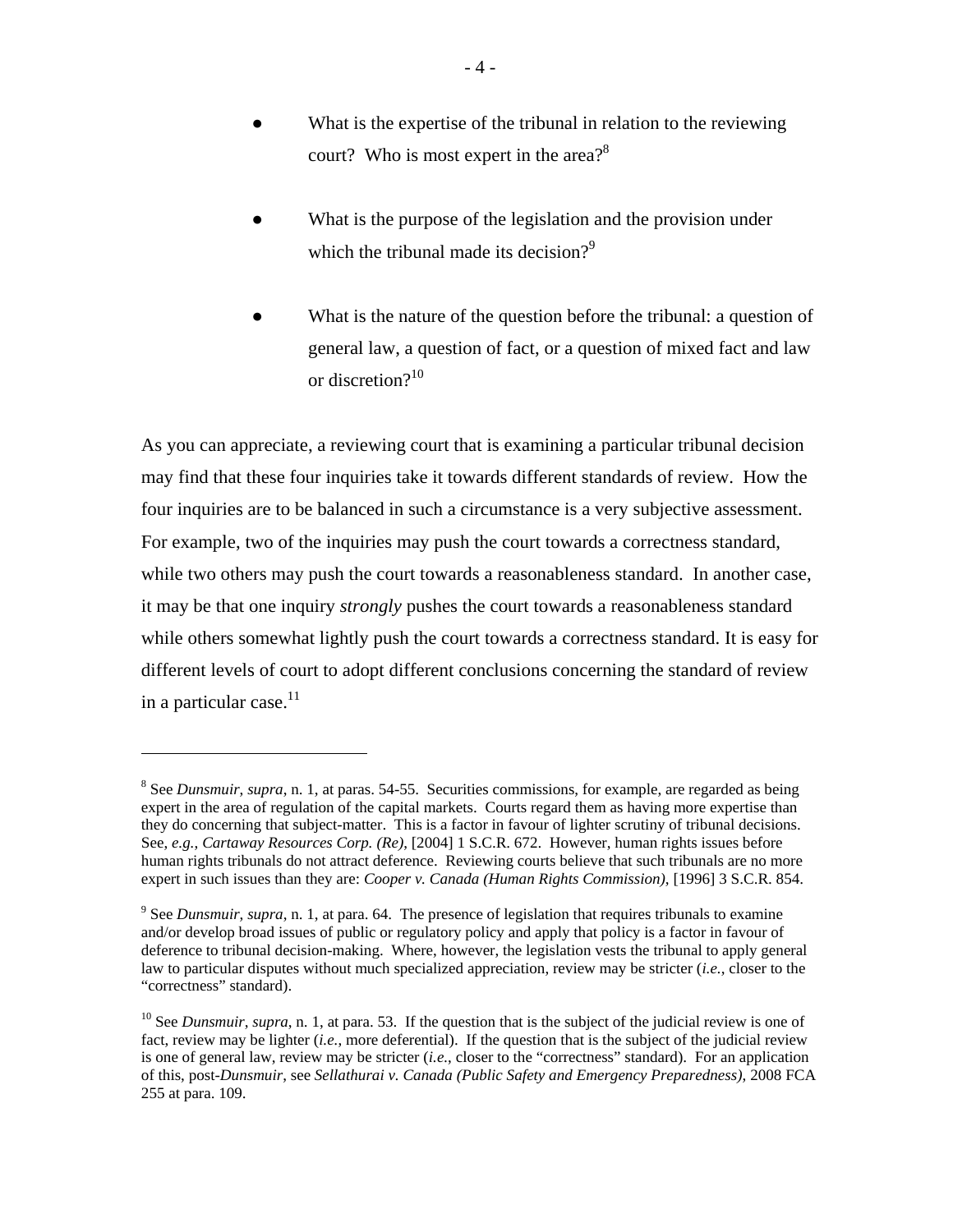However, there is some guidance on the particular mix of factors in the recent case law. Where the question is one of fact, discretion or policy, deference will usually apply automatically. This is also true for the review of questions where the legal and factual issues are intertwined and cannot be readily separated.<sup>12</sup> Courts also defer in cases in which a tribunal is interpreting its own statute or statutes closely connected to its function, with which it will have particular familiarity, as opposed to one of general law "that is both of central importance to the legal system as a whole and outside the adjudicator's specialized area of expertise."<sup>13</sup> Deference may also be warranted where an administrative tribunal has developed particular expertise in the application of a general common law or civil law rule in relation to a specific statutory context.<sup>14</sup> Questions of constitutional law<sup>15</sup> and "true questions of jurisdiction or *vires*"<sup>16</sup> are reviewable on the basis of correctness.

<sup>14</sup> *[Dunsmuir](http://scc.lexum.umontreal.ca/en/2008/2008scc9/2008scc9.html)*, *supra*, n. 1, at para. 54, citing *Toronto (City) v. [C.U.P.E., Local 79](http://scc.lexum.umontreal.ca/en/2003/2003scc63/2003scc63.html)*, *supra*, n. 3, at para. 72.

<sup>15</sup> *[Dunsmuir](http://scc.lexum.umontreal.ca/en/2008/2008scc9/2008scc9.html)*, *supra*, n. 1, at para. 58, citing *[Westcoast Energy Inc. v. Canada \(National Energy Board\)](http://scc.lexum.umontreal.ca/en/1998/1998rcs1-322/1998rcs1-322.html)*, [1998] 1 S.C.R. 322 and *[Nova Scotia \(Workers' Compensation Board\) v. Martin](http://scc.lexum.umontreal.ca/en/2003/2003scc54/2003scc54.html)*, [2003] 2 S.C.R. 504. See also *[Multani v. Commission scolaire Marguerite-Bourgeoys](http://scc.lexum.umontreal.ca/en/2006/2006scc6/2006scc6.html)*, [2006] 1 S.C.R. 256.

 <sup>11</sup> Perhaps the most notorious example of this is the Supreme Court of Canada's decision in *[Monsanto](http://scc.lexum.umontreal.ca/en/2004/2004scc54/2004scc54.html)  Canada Inc. v. [Ontario \(Superintendent of Financial Services\)](http://scc.lexum.umontreal.ca/en/2004/2004scc54/2004scc54.html)*, [2004] 3 S.C.R. 152. *Monsanto* was a rare case where things appeared so clear that all parties and all levels of court were in agreement up to the Supreme Court of Canada: the standard of review was "reasonableness". The Supreme Court disagreed with everyone who had ever touched the case! It held that the standard of review was "correctness".

<sup>12</sup> *[Dunsmuir](http://scc.lexum.umontreal.ca/en/2008/2008scc9/2008scc9.html)*, *supra*, n. 1, at para. 53, citing *[Canada \(Attorney General\) v.](http://scc.lexum.umontreal.ca/en/1993/1993rcs1-554/1993rcs1-554.html) Mossop*, [1993] 1 S.C.R. 554, at pp. 599-600; *[Dr. Q](http://scc.lexum.umontreal.ca/en/2003/2003scc19/2003scc19.html)*, supra, n. 4, at para. 29; *[Suresh v. Canada \(Minister of Employment and Immigration\)](http://scc.lexum.umontreal.ca/en/2002/2002scc1/2002scc1.html)*, [2002] 1 S.C.R. 3, at paras. 29-30.

<sup>13</sup> *[Dunsmuir](http://scc.lexum.umontreal.ca/en/2008/2008scc9/2008scc9.html)*, *supra*, n. 1, at paras 54 and 60, citing *[Canadian Broadcasting Corp. v. Canada \(Labour](http://scc.lexum.umontreal.ca/en/1995/1995rcs1-157/1995rcs1-157.html)  [Relations Board\)](http://scc.lexum.umontreal.ca/en/1995/1995rcs1-157/1995rcs1-157.html)*, [1995] 1 S.C.R. 157, at para. 48; *[Toronto \(City\) Board of Education](http://scc.lexum.umontreal.ca/en/1997/1997rcs1-487/1997rcs1-487.html) v. O.S.S.T.F., [District 15](http://scc.lexum.umontreal.ca/en/1997/1997rcs1-487/1997rcs1-487.html)*, [1997] 1 S.C.R. 487, at para. 39; *Toronto (City) v. [C.U.P.E., Local 79](http://scc.lexum.umontreal.ca/en/2003/2003scc63/2003scc63.html)*, *supra*, n. 3, at para. 62. For a good post-*Dunsmuir* application on this point, see *Flora v. [Ontario Health Insurance Plan](http://www.canlii.org/en/on/onca/doc/2008/2008onca538/2008onca538.html)*, 2008 ONCA 538 at paras. 41-42. An interesting question is what a court should do if the standard of review, correctness, has been established in earlier cases (*Dunsmuir*, para. 62), but the particular question is a legal question arising under a home statute, and so the post-*Dunsmuir* standard should be reasonableness. One court's approach, without analysis, was simply to replicate the standard used under the pre-Dunsmuir case law: see *[Martens v. Canada \(Attorney General\)](http://www.canlii.org/en/ca/fca/doc/2008/2008fca240/2008fca240.html)*, 2008 FCA 240, at paras. 29-31.

<sup>&</sup>lt;sup>16</sup> True jurisdiction questions are those "where the tribunal must explicitly determine whether its statutory grant of power gives it the authority to decide a particular matter." If the "tribunal [fails to] interpret the grant of authority correctly…its action will be found to be *ultra vires* or to constitute a wrongful decline of jurisdiction." See *[Dunsmuir](http://scc.lexum.umontreal.ca/en/2008/2008scc9/2008scc9.html)*, *supra*, n. 1, at para. 59, citing *[United Taxi Drivers' Fellowship of Southern](http://scc.lexum.umontreal.ca/en/2004/2004scc19/2004scc19.html)  [Alberta v. Calgary \(City\)](http://scc.lexum.umontreal.ca/en/2004/2004scc19/2004scc19.html)*, [2004] 1 S.C.R. 485. Courts should be slow to brand as jurisdictional issues that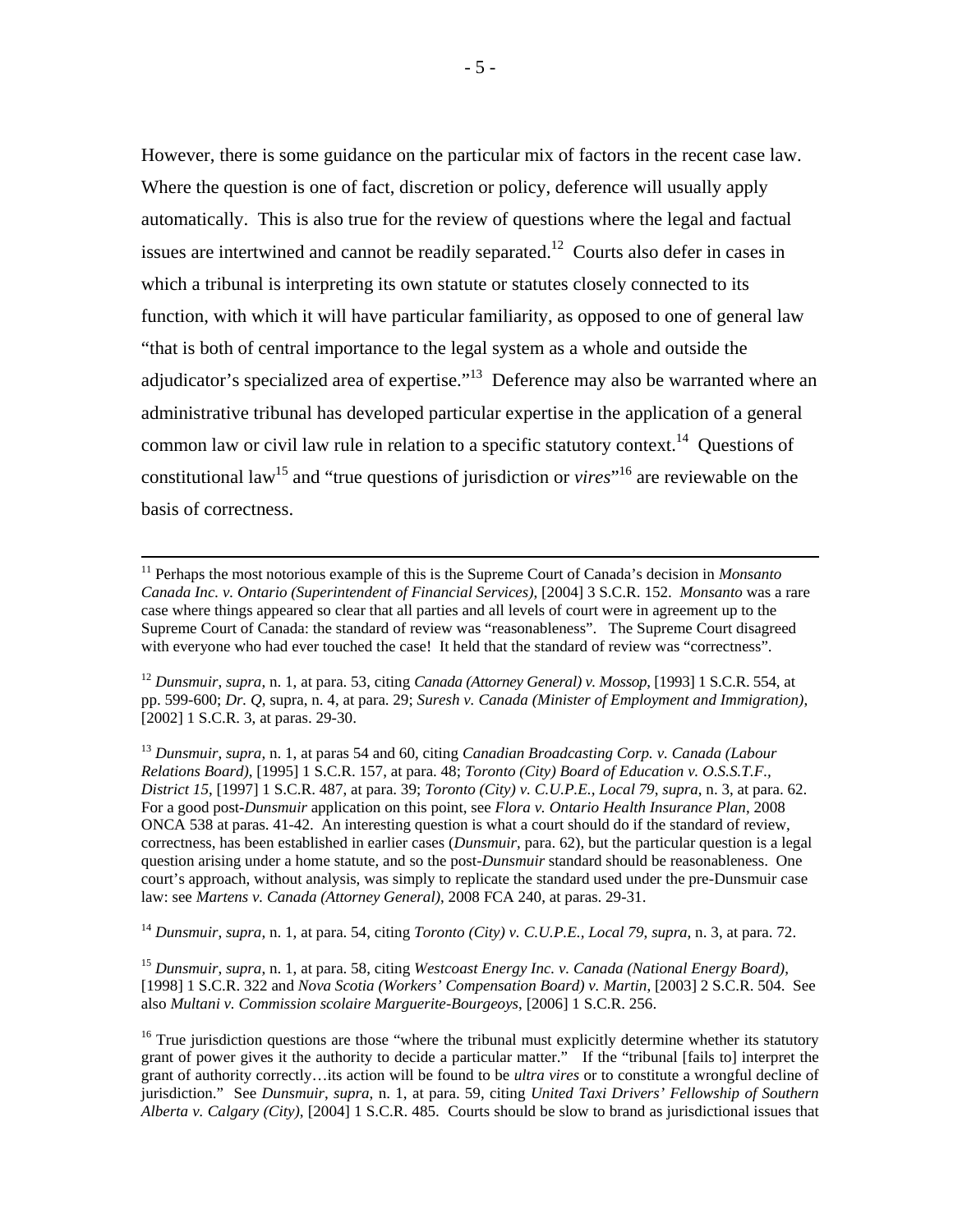#### **(2) Review of procedural decisions**

Today, it is well-established that a broad variety of tribunals owe parties before them some level of procedural fairness depending on the circumstances.<sup>17</sup> But not all tribunals fall into that category. For example, administrative decision-makers who act in a "legislative" manner, enacting general rules for the purposes of regulation, are not often subject to fairness obligations at common law.<sup>18</sup>

What tribunals are subject to obligations to afford parties procedural fairness? Once again, there is a test to be applied. This test consists of two broad inquiries, the second inquiry consisting of three subsidiary questions:<sup>19</sup>

• What does the legislation require?<sup>20</sup>

 are doubtfully so: *ibid*. An overly broad (improper) approach to characterizing an issue as jurisdictional would effectively reduce the tribunal's authority to that of fact-finding: *[Council of Canadians with](http://www.canlii.org/en/ca/scc/doc/2007/2007scc15/2007scc15.html)  [Disabilities v. VIA Rail Canada Inc.](http://www.canlii.org/en/ca/scc/doc/2007/2007scc15/2007scc15.html)*, [2007] 1 S.C.R. 650 at para. 89.

<sup>17</sup> *[Nicholson v. Haldimand-Norfolk Regional Board of Commissioners of Police](http://scc.lexum.umontreal.ca/en/1978/1979rcs1-311/1979rcs1-311.html)*, [1979] 1 S.C.R. 311. Before Nicholson, the "duty to act judicially" was thought to apply only to tribunals rendering decisions of a judicial or quasi-judicial nature, to the exclusion of those of an administrative nature.

<sup>18</sup> *[Attorney General of Canada v. Inuit Tapirisat of Canada](http://scc.lexum.umontreal.ca/en/1980/1980rcs2-735/1980rcs2-735.html)*, [1980] 2 S.C.R. 735.

<sup>19</sup> See, generally, *[Canada \(Minister of National Revenue\) v. Coopers & Lybrand](http://scc.lexum.umontreal.ca/en/1978/1979rcs1-495/1979rcs1-495.html)*, [1979] 1 S.C.R. 495; *[Martineau v. Matsqui Inmate Disciplinary Board](http://scc.lexum.umontreal.ca/en/1979/1980rcs1-602/1980rcs1-602.html)*, [1980] 1 S.C.R. 602; *[Cardinal v. Director of Kent](http://scc.lexum.umontreal.ca/en/1985/1985rcs2-643/1985rcs2-643.html)  [Institution](http://scc.lexum.umontreal.ca/en/1985/1985rcs2-643/1985rcs2-643.html)*, [1985] 2 S.C.R. 643; *[Knight v. Indian Head School Division No. 19](http://scc.lexum.umontreal.ca/en/1990/1990rcs1-653/1990rcs1-653.html)*, [1990] 1 S.C.R. 653; *[Canadian Pacific Railway Co. v. Vancouver \(City\)](http://scc.lexum.umontreal.ca/en/2006/2006scc5/2006scc5.html)*, [2006] 1 S.C.R. 227.

 $20$  The Legislature of Ontario and the Parliament of Canada are supreme, subject to the Constitution. Their laws must be obeyed, subject to the Constitution. Therefore, laws that dictate the procedures to be followed are, subject to the Constitution, conclusive of the procedures that must be applied. There is no room for the common law to operate in the face of a clear legislative dictation. See, generally, *[Ocean Port](http://scc.lexum.umontreal.ca/en/2001/2001scc52/2001scc52.html)  Hotel Ltd. v. [British Columbia \(General Manager, Liquor Control and Licensing Branch\)](http://scc.lexum.umontreal.ca/en/2001/2001scc52/2001scc52.html)*, [2001] 2 S.C.R. 781.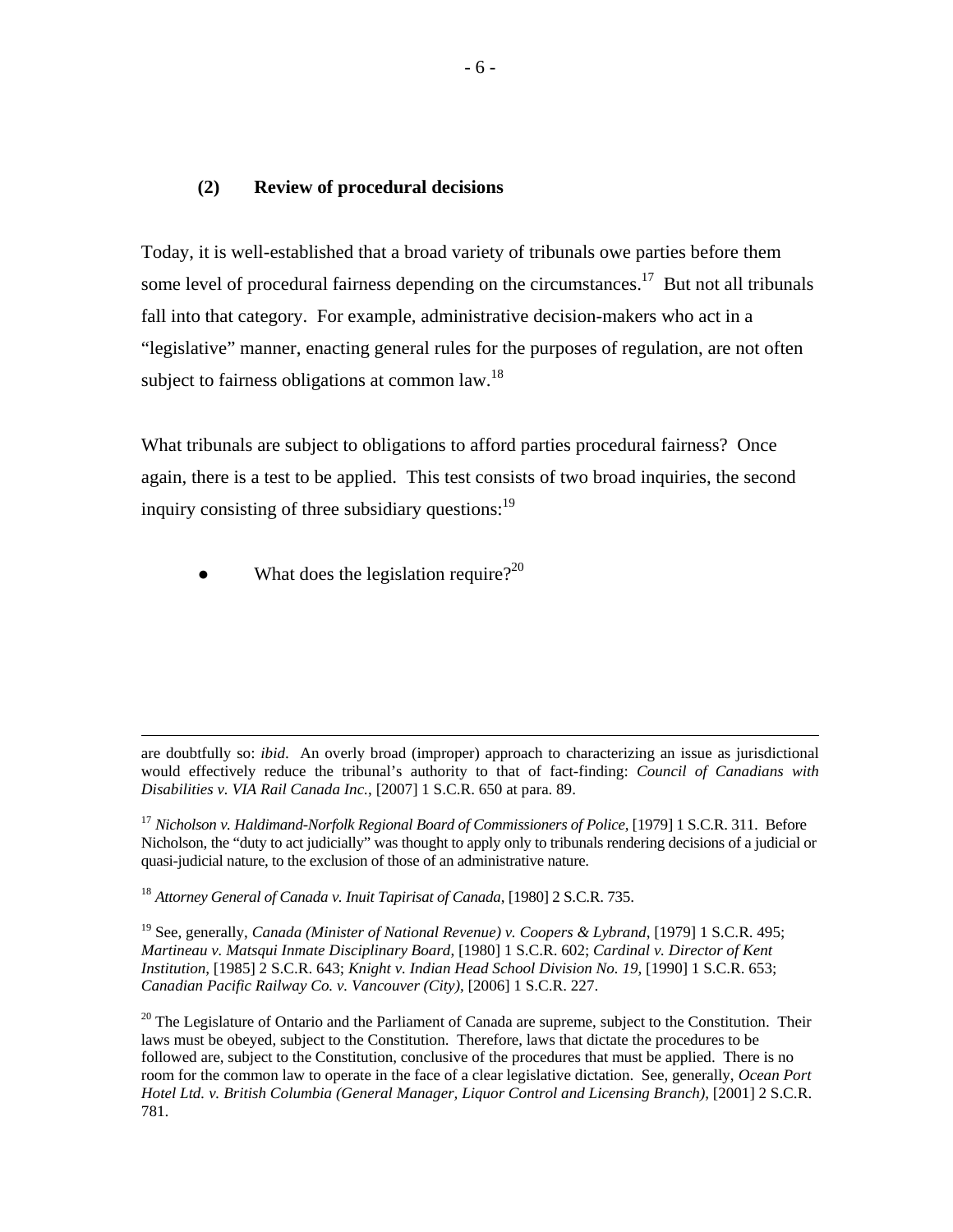- If the legislation is silent, then the factors to consider are:
	- the nature of the decision;
	- the relationship between the decision-maker and the affected persons; and
	- the effect of the decision on rights, privileges and interests of affected persons.<sup>21</sup>

If, as a result of this test, the tribunal is subject to an obligation to afford parties procedural fairness, the tribunal must determine what sort of procedural fairness should be given. As the Supreme Court has repeatedly held, "[t]he concept of procedural fairness is eminently variable and its content is to be decided in the specific context of each case".<sup>22</sup>

If the legislation is clear on what sort of procedural fairness is required, that is the end of the inquiry. For example, if a tribunal's governing statute requires that an oral hearing be held, an oral hearing must be held.

In the absence of any dictation by the tribunal's governing statute, the tribunal determines the level of procedural fairness to be accorded to a party by applying a five-fold test:  $^{23}$ 

<sup>21</sup> A decision that adjudicates specific rights of parties in a contested setting (sometimes called a *lis*) through specific fact-finding and the application of set standards to individual circumstances attracts obligations to afford procedural fairness. On the other hand, a decision that is based the development and application of general policy considerations to issues that have an import well beyond the interests of particular parties before the tribunal may be one where there are no obligations of procedural fairness. A good example would be a decision by a municipal council to pass a general by-law about littering: a particular company may have some interest in the issue, but unless its interest is particularly significant, and unless the by-law can be said to be targeted or directed at the company, the company will not have hearing rights. See, generally, *[Canadian Pacific Railway](http://scc.lexum.umontreal.ca/en/2006/2006scc5/2006scc5.html)*, *supra*, n. 18.

<sup>22</sup> *[Knight](http://scc.lexum.umontreal.ca/en/1990/1990rcs1-653/1990rcs1-653.html)*, *supra,* n. 19.

<sup>23</sup> *[Baker v. Canada \(Minister of Employment and Immigration\)](http://scc.lexum.umontreal.ca/en/1999/1999rcs2-817/1999rcs2-817.html)*, [1999] 2 S.C.R. 817.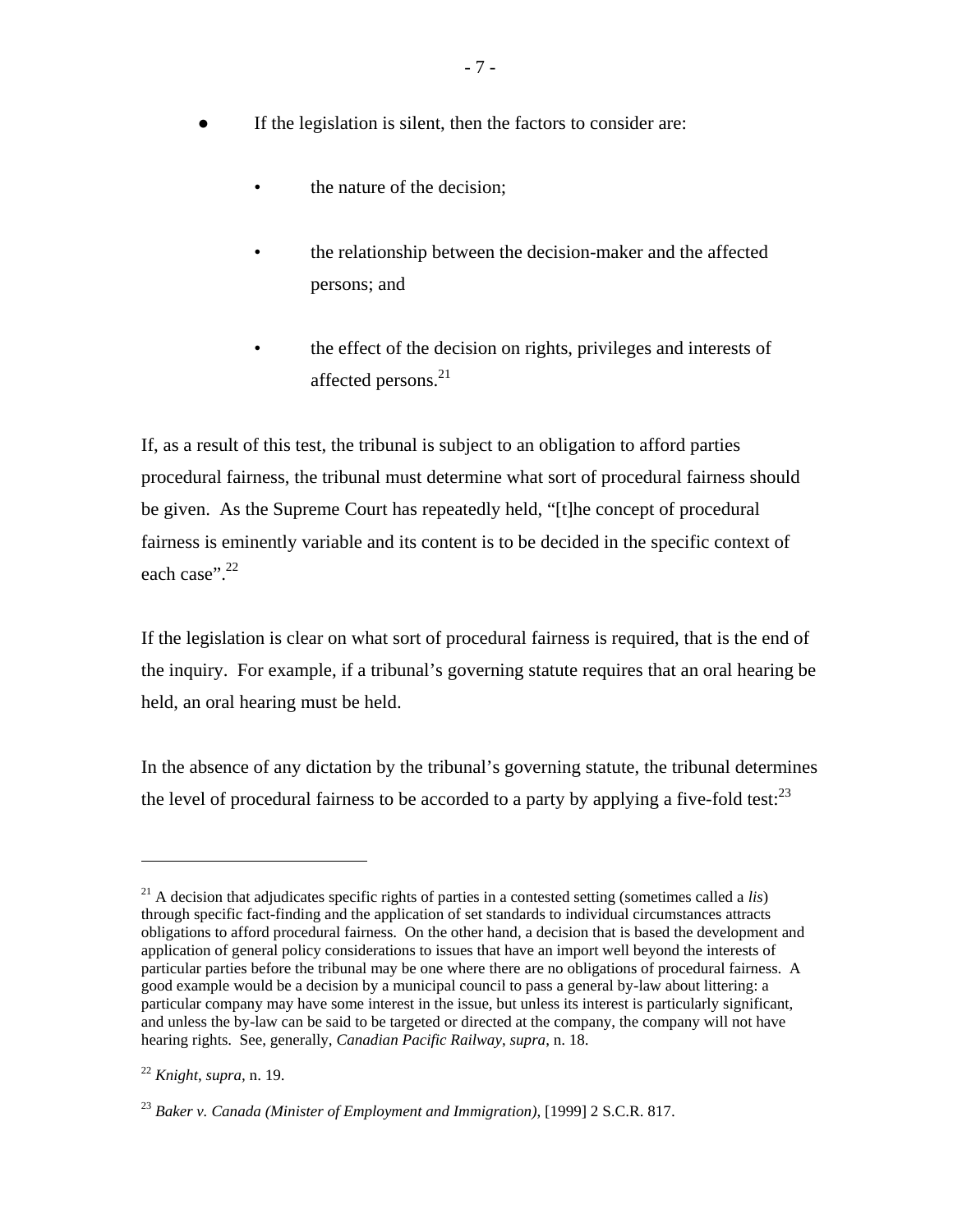- What is the nature of the substantive decision made and the process followed in making it?<sup>24</sup>
- What is the nature of the statutory scheme and the terms on which the decision-maker operates?<sup>25</sup>
- What is the importance of the decision to affected individuals?<sup>26</sup>
- Do any affected individuals have legitimate expectations about the procedures that will be followed? $27$
- Has the tribunal itself made any choices concerning the procedures that normally will be followed in such circumstances? $2^{28}$

<sup>&</sup>lt;sup>24</sup> See *[Baker](http://scc.lexum.umontreal.ca/en/1999/1999rcs2-817/1999rcs2-817.html)*, *supra*, n. 23, at para. 23: "One important consideration is the nature of the decision being made and the process followed in making it. In *[Knight](http://scc.lexum.umontreal.ca/en/1990/1990rcs1-653/1990rcs1-653.html)*, *supra*, n. 19, at p. 683, it was held that "the closeness of the administrative process to the judicial process should indicate how much of those governing principles should be imported into the realm of administrative decision making". The more the process provided for, the function of the tribunal, the nature of the decision-making body, and the determinations that must be made to reach a decision resemble judicial decision making, the more likely it is that procedural protections closer to the trial model will be required by the duty of fairness."

<sup>25</sup> See *[Baker](http://scc.lexum.umontreal.ca/en/1999/1999rcs2-817/1999rcs2-817.html)*, *supra*, n. 23, at para. 24: "The role of the particular decision within the statutory scheme and other surrounding indications in the statute help determine the content of the duty of fairness owed when a particular administrative decision is made. Greater procedural protections, for example, will be required when no appeal procedure is provided within the statute, or when the decision is determinative of the issue and further requests cannot be submitted".

<sup>&</sup>lt;sup>26</sup> See *[Baker](http://scc.lexum.umontreal.ca/en/1999/1999rcs2-817/1999rcs2-817.html)*, *supra*, n. 23, at para. 25: "The more important the decision is to the lives of those affected and the greater its impact on that person or those persons, the more stringent the procedural protections that will be mandated."

<sup>27</sup> See *[Baker](http://scc.lexum.umontreal.ca/en/1999/1999rcs2-817/1999rcs2-817.html)*, *supra*, n. 23, at para. 26: "If the claimant has a legitimate expectation that a certain procedure will be followed, this procedure will be required by the duty of fairness... Similarly, if a claimant has a legitimate expectation that a certain result will be reached in his or her case, fairness may require more extensive procedural rights than would otherwise be accorded… This doctrine, as applied in Canada, is based on the principle that the "circumstances" affecting procedural fairness take into account the promises or regular practices of administrative decision-makers, and that it will generally be unfair for them to act in contravention of representations as to procedure, or to backtrack on substantive promises without according significant procedural rights."

<sup>28</sup> See *[Baker](http://scc.lexum.umontreal.ca/en/1999/1999rcs2-817/1999rcs2-817.html)*, *supra*, n. 22, at para. 27: This factor assumes importance "when the statute leaves to the decision-maker the ability to choose its own procedures, or when the agency has an expertise in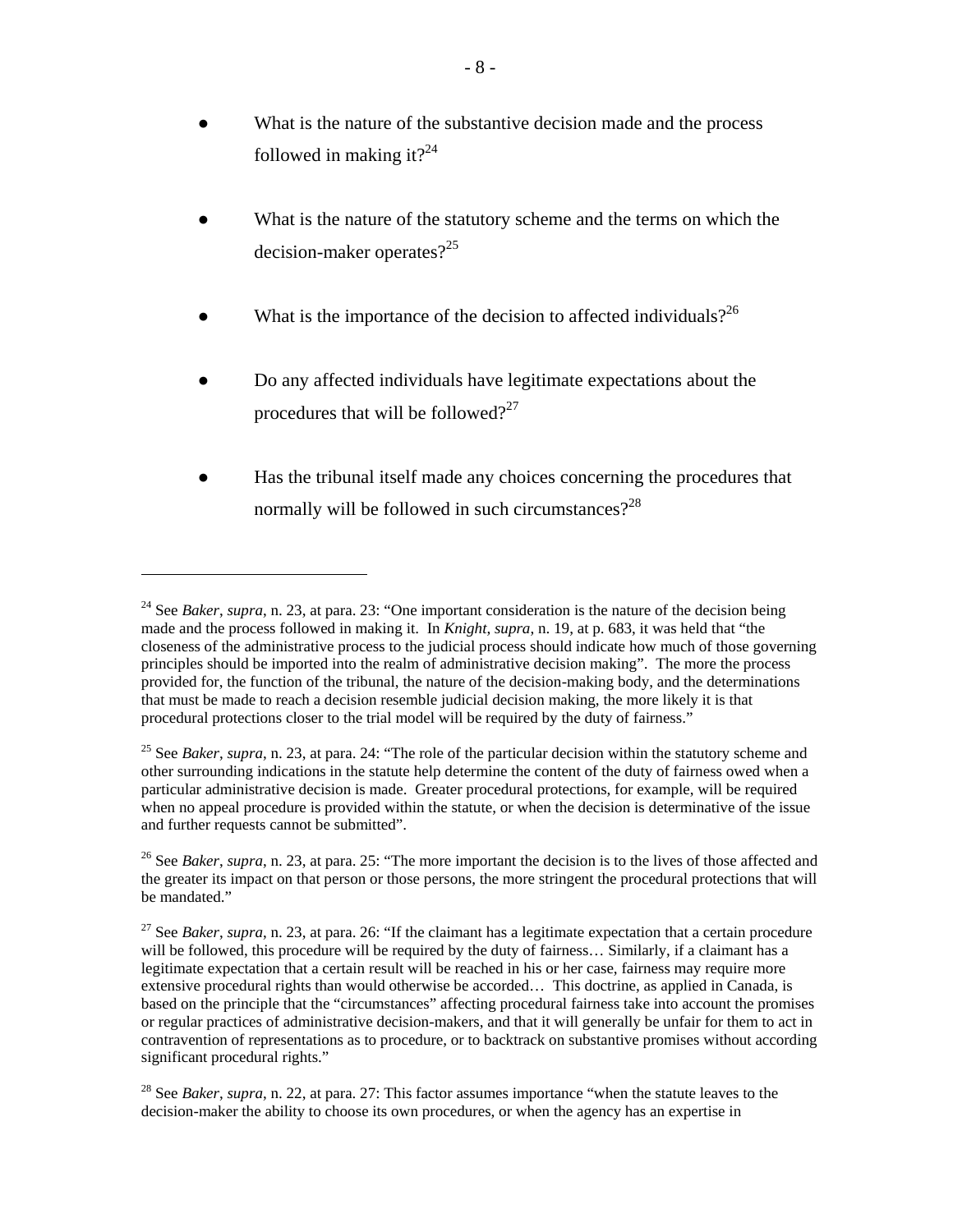There are various procedural matters on which a tribunal can err. These include issues of type of hearing (written or oral), timing of the hearing, whether an adjournment should be granted, issues of adequate notice, whether full and timely pre-hearing disclosure has been made, rights to cross-examine or subpoena witnesses, production issues, the provision of adequate reasons, representation of a party by counsel, whether there has been bias and whether there has been an abuse of process. Jurisprudence has developed concerning all of these matters<sup>29</sup> and some important subsidiary tests have developed in particular areas of procedural fairness.<sup>30</sup>

Officially, reviewing courts do not engage in a standard of review analysis of procedural decisions made by tribunals.<sup>31</sup> However, the decided cases show that reviewing courts do defer somewhat to the decisions made by tribunals. Deference may be given to a tribunal's decision based on:

the specific nature of the decision (factual determinations, discretionary remedial choices attract some deference);

determining what procedures are appropriate in the circumstances" – the reviewing court should give "important weight" to "the choice of procedures made by the agency itself and its institutional constraints".

 $29$  For an online enumeration of some of the recent cases, please feel free to consult the webpages listed at <http://www.davidstratas.com/admin.html>.

<sup>30</sup> See, for example, the test for independence and impartiality originally articulated in *[Committee for](http://scc.lexum.umontreal.ca/en/1976/1978rcs1-369/1978rcs1-369.html)  Justice and Liberty v. [National Energy Board](http://scc.lexum.umontreal.ca/en/1976/1978rcs1-369/1978rcs1-369.html)*, [1978] 1 S.C.R. 369 at p. 394 *per* de Grandpré J. (dissenting) and more recently referred to in *Bell Canada v. [Canadian Telephone Employees Association](http://scc.lexum.umontreal.ca/en/2003/2003scc36/2003scc36.html)*, [2003] 1 S.C.R. 884 at para. 17: "what would an informed person, viewing the matter realistically and practically, and having thought the matter through, conclude?"

<sup>31</sup> *[Moreau-Bérubé v. New Brunswick \(Judicial Council\)](http://scc.lexum.umontreal.ca/en/2002/2002scc11/2002scc11.html)*, [2002] 1 S.C.R. 249 at para. 74 *per* Arbour J.: where an application for judicial review raises procedural fairness or natural justice issues, "no assessment of the appropriate standard of review" is required and the reviewing court should conduct "an assessment of the procedures and safeguards required in a particular situation." See also *[C.U.P.E.](http://scc.lexum.umontreal.ca/en/2003/2003scc29/2003scc29.html)*, *supra*, n. 3, at paras. 100-102.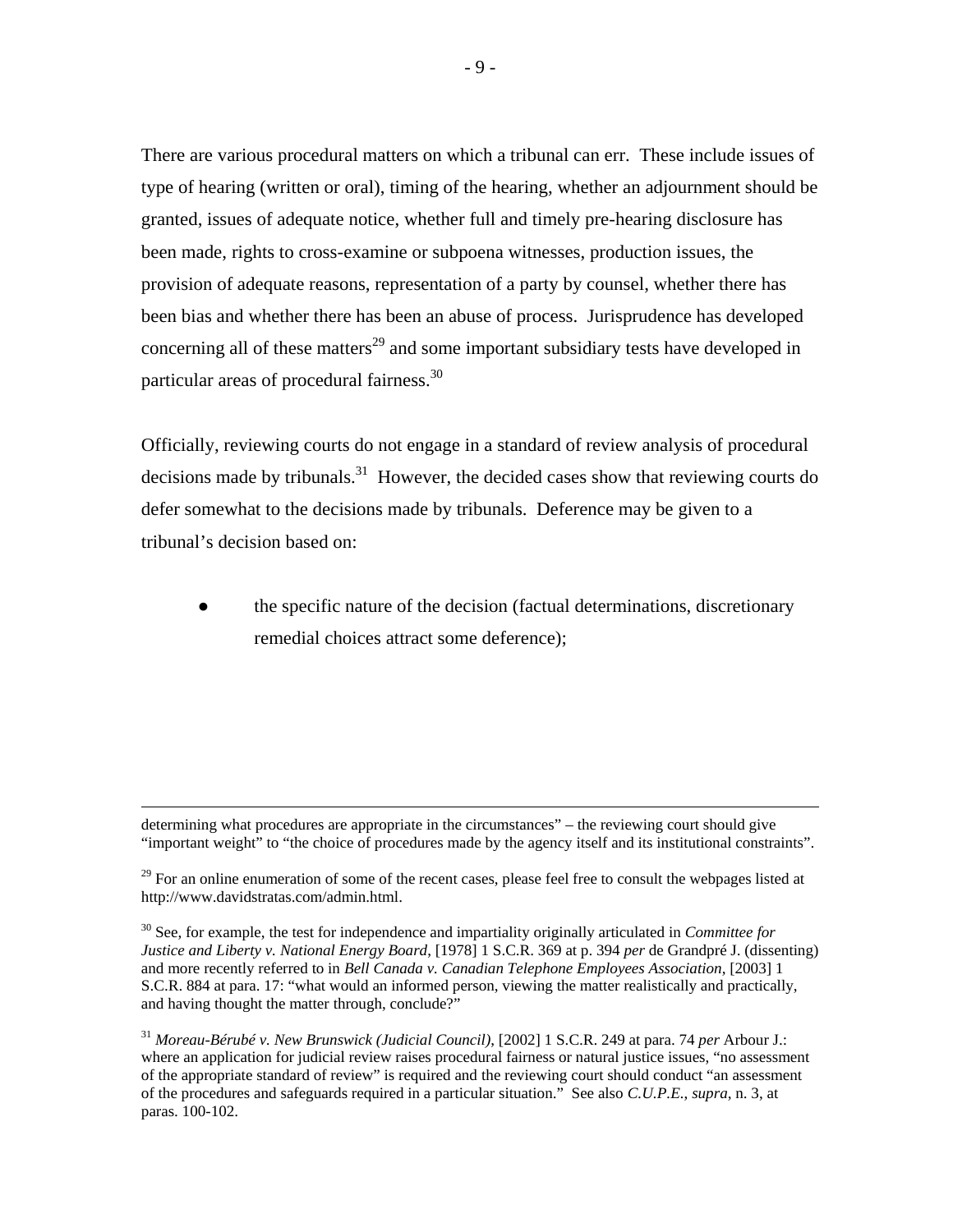- the statutory scheme (it can provide indications that decision-makers' decisions on procedure should be given some deference); and
- the decision-maker's expertise.

This is not the "pragmatic and functional test" for substantive review, although it does share some features with it. $32$ 

# **B. Unresolved questions arising from** *Dunsmuir*

 $\overline{a}$ 

# **(1) What exactly is the standard of review of "reasonableness"?**

The Supreme Court of Canada reformulated the three categories of judicial review into two categories. The correctness standard still means the same. So what is left? Two sets of questions arise:

- *Translating the old to the new.* Has the old "patent unreasonableness standard" been abolished, leaving the old "reasonableness *simpliciter*" standard behind as "reasonableness review"? Or have the two standards been combined, making "reasonableness review" an amalgam of the old "patent unreasonableness" and "reasonableness simplicter" standards of review?
- The nature of the standard. Is the standard of review of reasonableness a static standard that does not change with the circumstances, or is it a variable standard that does change with the circumstances?

<sup>32</sup> See, generally, *[Ministry of Community, Family and Children Services\) v. Crown Employees Grievance](http://www.canlii.org/en/on/onca/doc/2006/2006canlii21173/2006canlii21173.html)  [Settlement Board](http://www.canlii.org/en/on/onca/doc/2006/2006canlii21173/2006canlii21173.html)* (2006), 81 O.R. (3d) 419 (C.A.), at paras. 17-23.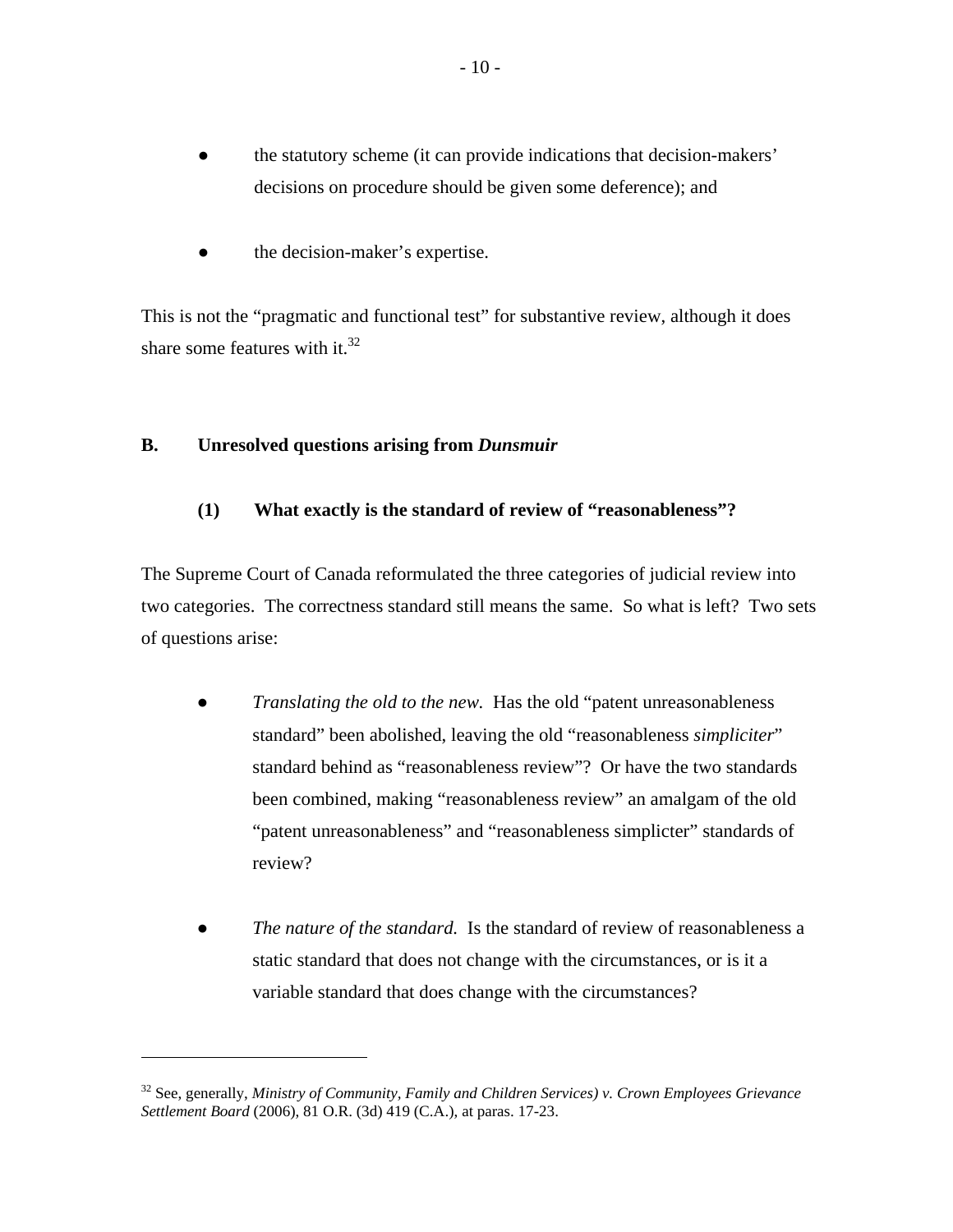### *Translating the old to the new: what does the deferential standard mean?*

The majority judgment of Bastarache and LeBel JJ. in *Dunsmuir* emphasized that the patent unreasonableness and the reasonableness *simpliciter* standards were not really all that different. This was hardly a new observation: LeBel J. had been making this point for some time.<sup>33</sup> In this regard, the observation would seem to be valid: a decision in which, in the words of the reasonableness *simpliciter* standard, there are "no lines of reasoning [that could support] the decision<sup>34</sup> is likely also one that, in the words of the patent unreasonableness standard, is "clearly irrational, that is to say evidently not in accordance with reason<sup>35</sup> or "so flawed that no amount of curial deference can justify letting it stand".<sup>36</sup> As a result, it would seem that the two standards are really the same and should be described in the same way.

*Dunsmuir* does not say this clearly. Under the heading "Defining the Concepts of Reasonableness and Correctness," the majority judgment does not define the concept in useful, practical terms. The definition is as follows:

Reasonableness is a deferential standard animated by the principle that underlies the development of the two previous standards of reasonableness: certain questions that come before administrative tribunals do not lend themselves to one specific, particular result. Instead, they may give rise to a number of possible, reasonable conclusions. Tribunals have a margin of appreciation within the range of acceptable and rational solutions. A court conducting a review for reasonableness inquires into

 <sup>33</sup> See *[Toronto \(City\) v. C.U.P.E.,](http://www.canlii.org/en/ca/scc/doc/2003/2003scc63/2003scc63.html) supra*, n. 3; *[Voice Construction Ltd. v.](http://www.canlii.org/en/ca/scc/doc/2004/2004scc23/2004scc23.html) Construction & General Workers' [Union, Local 92](http://www.canlii.org/en/ca/scc/doc/2004/2004scc23/2004scc23.html)*, [2004] 1 S.C.R. 609.

<sup>34</sup> *[Ryan](http://www.canlii.org/en/ca/scc/doc/2003/2003scc20/2003scc20.html)*, *supra*, n. 3.

<sup>35</sup> *[Canada \(Attorney General v. Public Service Alliance of Canada](http://www.canlii.org/en/ca/scc/doc/1993/1993canlii125/1993canlii125.html)*, [1993] 1 S.C.R. 941 at 963-964 *per*  Cory J.

<sup>36</sup> *[Ryan](http://www.canlii.org/en/ca/scc/doc/2003/2003scc20/2003scc20.html)*, *supra* n. 3, *per* Iacobucci J. Sometimes decisions that are so contrary to the purposes and policies of the legislation under which they are made are patently unreasonable: *[C.U.P.E. v. Ontario \(Minister of](http://www.canlii.org/en/ca/scc/doc/2003/2003scc29/2003scc29.html)  [Labour\)](http://www.canlii.org/en/ca/scc/doc/2003/2003scc29/2003scc29.html)*, *supra*, n. 3. Purely punitive remedies that have no rational connection or that are unconstitutional will be patently unreasonable: *[Royal Oak Mines Ltd. v. Canada \(Labour Relations Board\)](http://www.canlii.org/en/ca/scc/doc/1996/1996canlii220/1996canlii220.html)*, [1996] 1 S.C.R. 639. Sometimes where the available evidence is utterly incapable of rationally supporting a finding, patent unreasonableness will be present: *Toronto (City) v. O.S.S.T.F. District 15*, *supra*, n. 3.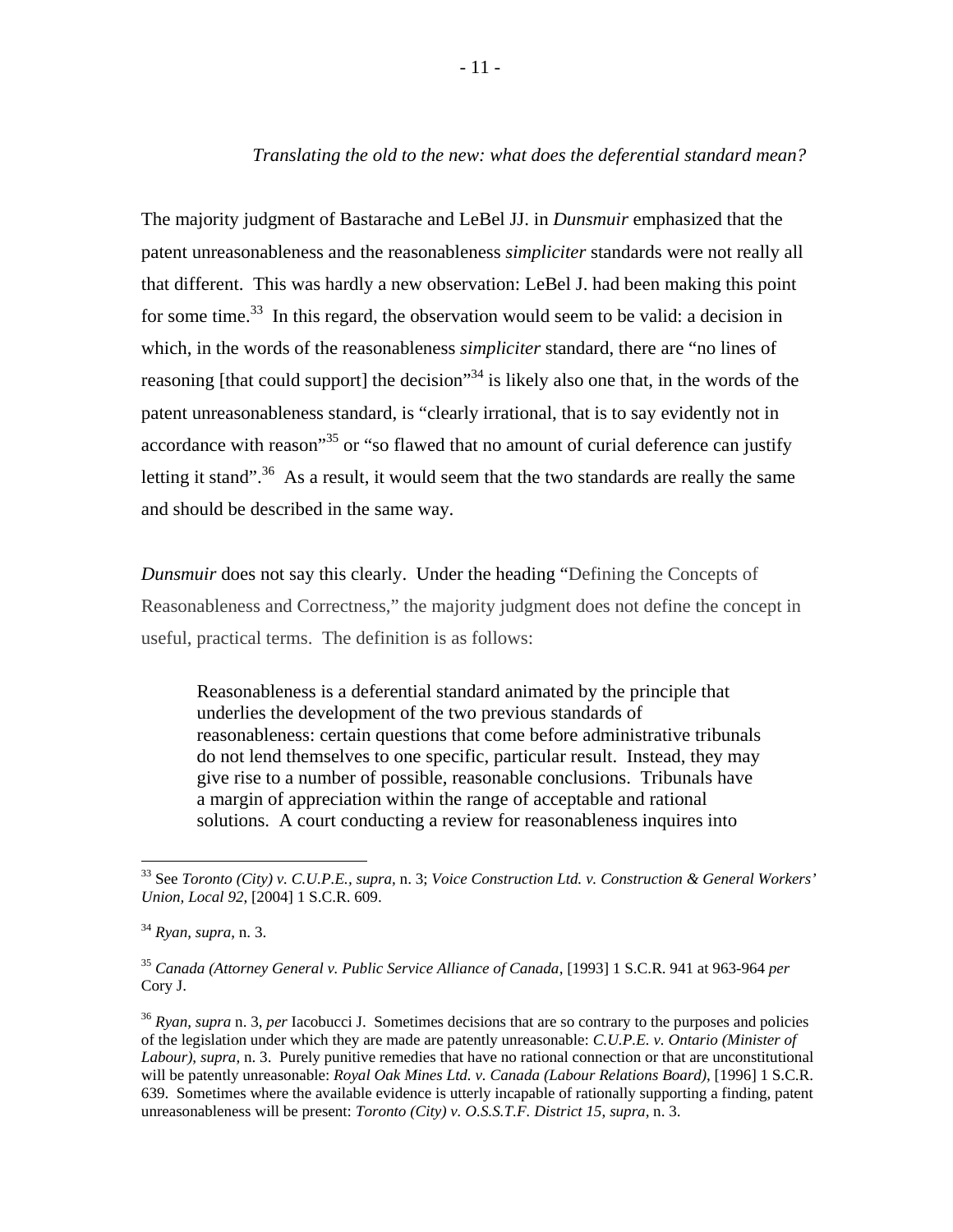the qualities that make a decision reasonable, referring both to the process of articulating the reasons and to outcomes. In judicial review, reasonableness is concerned mostly with the existence of justification, transparency and intelligibility within the decision-making process. But it is also concerned with whether the decision falls within a range of possible, acceptable outcomes which are defensible in respect of the facts and  $\int$ and  $\int$ <sup>37</sup>

The Supreme Court cites no cases, but the language of this passage, particularly the last sentence, sounds reminiscent of the standard of review articulated in *Ryan*. 38

That sentence, in speaking of a decision falling within a range of "defensible" outcomes, rather than in terms of the rationality of a decision, might be taken to place the standard of review below that articulated in *Ryan*, *i.e.*, that there are "no lines of reasoning supporting the decision which could reasonably lead [the] tribunal to reach the decision it did."<sup>39</sup> But this does not appear to be the case: in the very next paragraph, <sup>40</sup> the majority judgment clearly tells us that "[t]he move towards a single reasonableness standard does not pave the way for a more intrusive review by courts."

Buttressing this is the rationale offered for judicial review: the rule of law.<sup>41</sup> Court intervention despite the presence of a strongly worded privative clause – some might say defiance of the clear wording of a privative clause – is justified only by the requirement in the rule of law that subordinate bodies should not be immunized from review. On this rationale, only in the most extreme circumstances should a court intervene.<sup> $42$ </sup>

 $\overline{a}$ 

<sup>41</sup> *Ibid.*, at paras. 29-31.

<sup>37</sup> *[Dunsmuir](http://scc.lexum.umontreal.ca/en/2008/2008scc9/2008scc9.html)*, *supra*, n. 1, at para. 47.

<sup>38</sup> *Supra*, n. 3.

<sup>39</sup> *Ibid*.

<sup>40</sup> *[Dunsmuir](http://scc.lexum.umontreal.ca/en/2008/2008scc9/2008scc9.html)*, *supra*, n. 1, at para. 48.

<sup>42</sup> Some support for this is found in *[Dunsmuir](http://scc.lexum.umontreal.ca/en/2008/2008scc9/2008scc9.html)*, *supra*, n. 1, at para. 42, in which the majority state that "[i]t is also inconsistent with the rule of law to retain an irrational decision."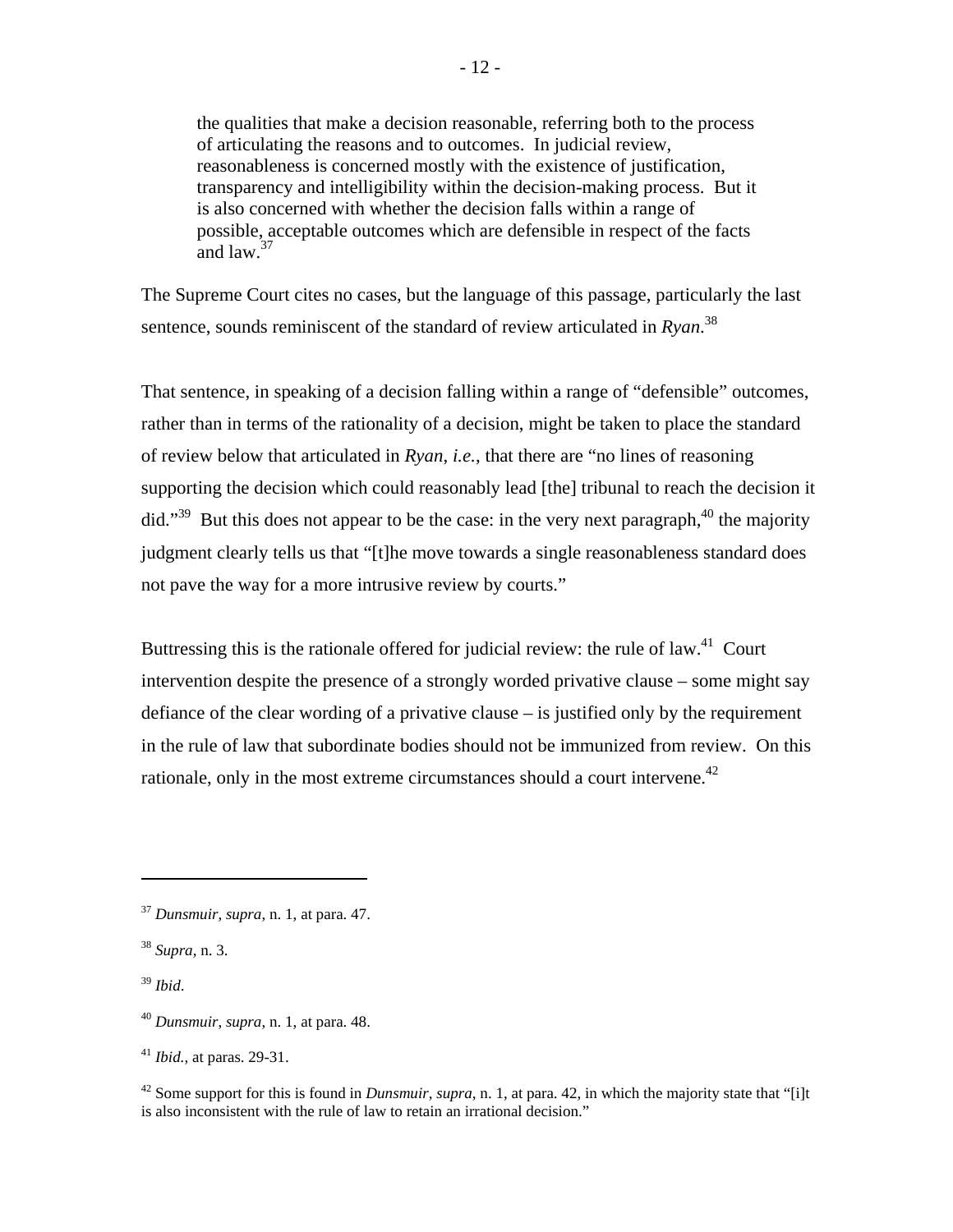In the early days since *Dunsmuir*, courts have fallen mainly into two categories:

- Those that avoid the question by citing *Dunsmuir*, calling the standard a deferential standard, and/or quoting the above paragraph, and, in the end, adopting a standard of review that is quite deferential; or
- Those that go further and note that Dunsmuir does not significantly change the standard of review; most of these courts cite *Ryan* as the applicable test, or use  $R$ *yan*-like words to describe the standard.<sup>43</sup>

Either way, not much has changed – in the words of *Dunsmuir*, it has not "pave[d] the way for a more intrusive review by courts."

# *The nature of the standard: a single standard or is there a 'spectrum' within it?*

The concurring reasons of Binnie J. in *Dunsmuir* suggest that within the new deferential standard of reasonableness is a spectrum of standards.<sup>44</sup> The majority reasons are silent on the issue, though the generality of what it says on the issue (see passage above) offers some wiggle room. Certainly, the old reasonableness *simpliciter* standard was a single standard that did not encompass a range of standards.<sup>45</sup>

<sup>43</sup> See, *e.g.*, *[Mills,](http://www.canlii.org/en/on/onca/doc/2008/2008onca436/2008onca436.html) supra*, n. 3. *[Rodrigues v. Ontario \(Workplace Safety and Insurance Appeals Tribunal\)](http://www.ontariocourts.on.ca/decisions/2008/october/2008ONCA0719.htm)*, 2008 ONCA 719, is interesting. At paras. 16, 22 and 23, the Court of Appeal suggests that the "reasonableness standard" means "clearly irrational," but at para. 16 it also articulates the standard as "no lines of reasoning supporting the decision that could have reasonably led the tribunal to reach the decision that it did," which is the formulation in *[Ryan](http://www.canlii.org/en/ca/scc/doc/2003/2003scc20/2003scc20.html)*, *supra*, n. 3. This particular tribunal enjoyed "patent unreasonableness" review, or "irrationality" review, before *Dunsmuir*.

<sup>44</sup> *[Dunsmuir](http://scc.lexum.umontreal.ca/en/2008/2008scc9/2008scc9.html)*, *supra*, n. 1, at paras. 139-152.

<sup>45</sup> *[Ryan](http://www.canlii.org/en/ca/scc/doc/2003/2003scc20/2003scc20.html)*, *supra*, n. 3, at paras. 43-44.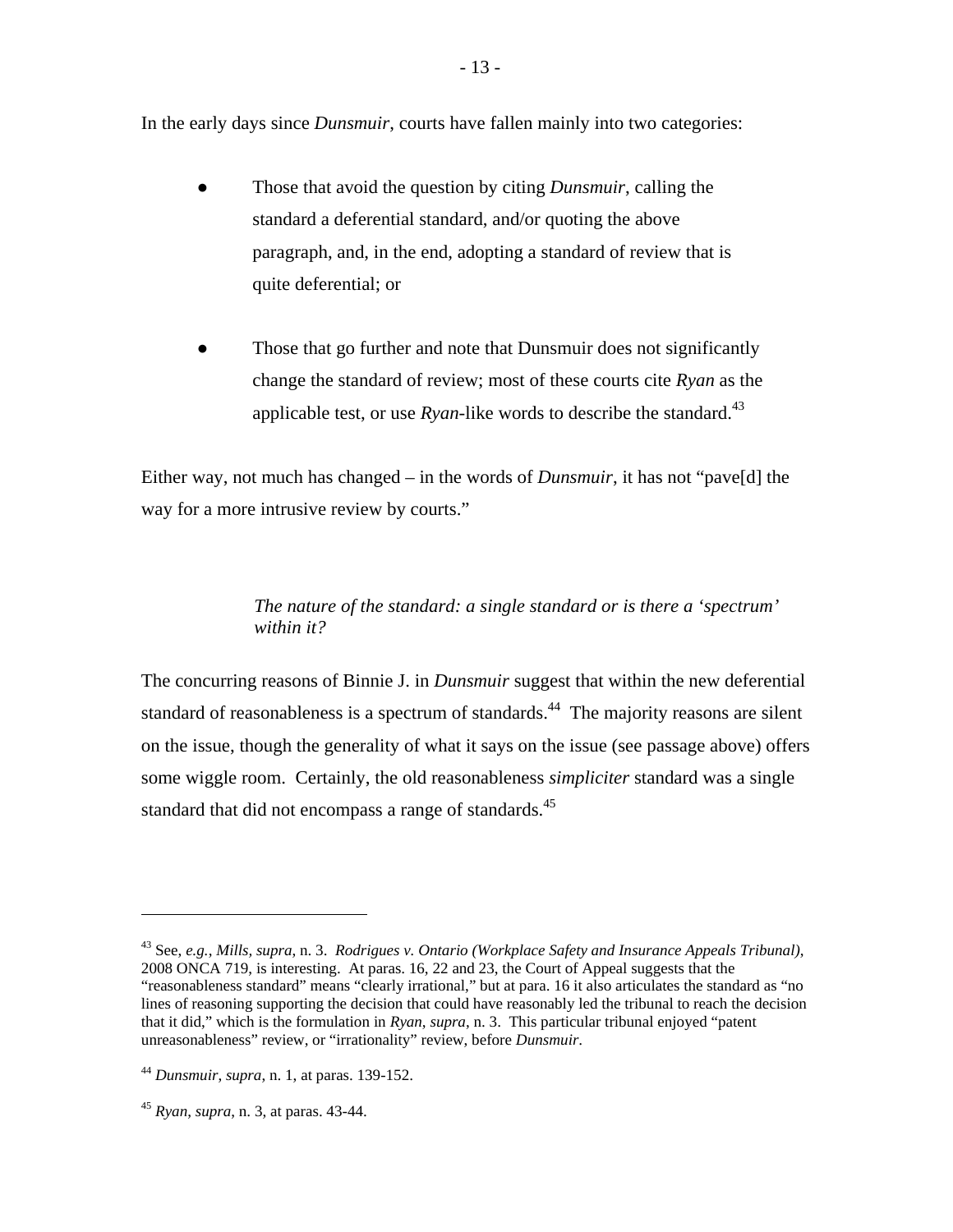On the surface, there would appear to be a difference of views emerging on this in the courts below, but this may be a superficial difference. The British Columbia Supreme Court has found a sliding scale to be present within the reasonableness standard.<sup>46</sup> but the Ontario Court of Appeal has not.47 However, while the Ontario Court of Appeal said it was rejecting the presence of a sliding scale, it acknowledged that the range of rational responses open and permissible to a tribunal might be broader or narrower, depending on the context: for example, a Minister's policy-based decision might have a wider range of permissible responses than a tribunal's decision on a legal question arising under its governing statute.48 What this means is that, *de facto*, there will be a sliding standard.

# **(2) Does** *Dunsmuir* **apply outside of judicial reviews of administrative tribunal decisions?**

The early answer would appear to be in the affirmative. The *Dunsmuir* standard of review analysis was applied in the case of a statutory appeal from an administrative decision-maker in *Association des courtiers et agents immobiliers du Québec v. Proprio Direct Inc.*<sup>49</sup> and was also applied in the case of a Ministerial exercise of discretion in the area of extradition.<sup>50</sup>

# **(3) What is a true issue of jurisdiction or** *vires***?**

In *Dunsmuir*, the majority rules that true issues of jurisdiction or *vires* enjoy review on the standard of correctness. What these issues embrace is somewhat unclear. The Court

<sup>46</sup> *[Canadian Union of Postal Workers v. Canada Post Corporation](http://www.canlii.org/en/bc/bcsc/doc/2008/2008bcsc338/2008bcsc338.html)*, 2008 BCSC 338, at para. 25.

<sup>47</sup> *[Mills](http://www.canlii.org/en/on/onca/doc/2008/2008onca436/2008onca436.html)*, supra n. 3.

<sup>48</sup> *Ibid.*, at para. 22. This aspect of the *Mills* decision seems to have been approved by Evans J.A. in *[Pharmascience Inc. v. Canada \(Attorney General\)](http://www.canlii.org/en/ca/fca/doc/2008/2008fca258/2008fca258.html)*, 2008 FCA 258 at para. 4.

<sup>49</sup> [2008 SCC 32.](http://www.canlii.org/en/ca/scc/doc/2008/2008scc32/2008scc32.html)

<sup>50</sup> *[Lake v. Canada \(Minister of Justice\)](http://www.canlii.org/en/ca/scc/doc/2008/2008scc23/2008scc23.html)*, 2008 SCC 23.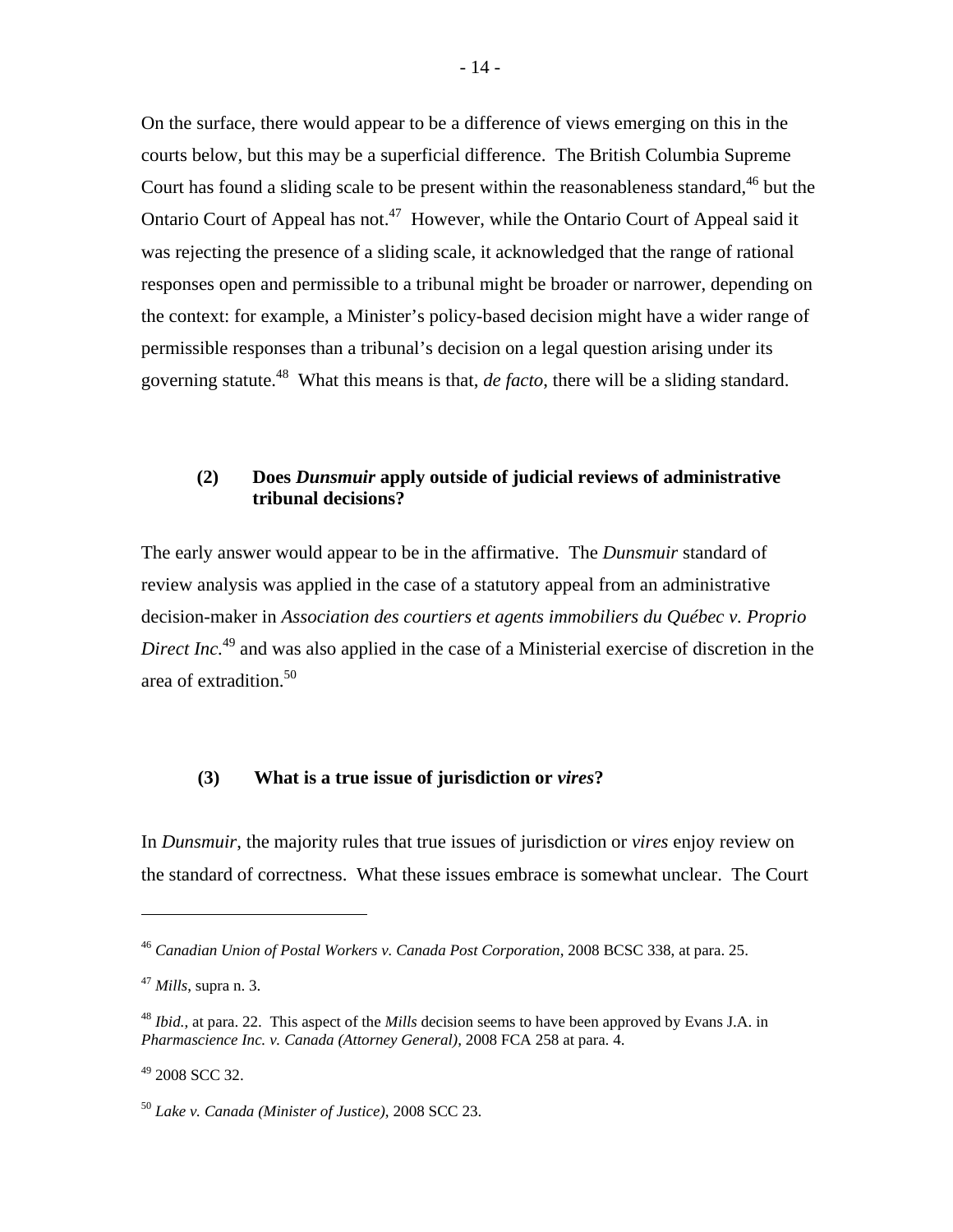provides three significant comments that help to answer this question. First, we are warned that this does not include the "extended definitions" of jurisdiction in *C.U.P.E.*<sup>51</sup> Then we are told that "jurisdiction" for these purposes will include the jurisdictional boundaries between two tribunals.52 Finally, jurisdictional questions of *vires* such as those that happened in *United Taxi Drivers' Fellowship of Southern Alberta v. Calgary (City)*<sup>53</sup> are included. That case concerned whether a by-law was authorized by a municipal statute. What is left unclear, however, is whether correctness will apply to *vires* questions where the subordinate legislation is authorized by the "home statute" of a tribunal. Elsewhere in *Dunsmuir*, we are told that tribunals will normally enjoy deference on their interpretations of provisions in their home statutes.<sup>54</sup> So what do we make of jurisdictional questions that arise under "home statutes"?<sup>55</sup>

#### **(4) What is the standard of review for constitutional issues?**

Early decisions of the Supreme Court affirm correctness review for constitutional issues,<sup>56</sup> and *Dunsmuir* repeats that position. The repetition of that position perpetuates an existing uncertainty. Some jurisprudence of the Supreme Court in constitutional cases

<sup>51</sup> *[Canadian Union of Public Employees, Local 963 v. New Brunswick Liquor Corporation](http://www.canlii.org/en/ca/scc/doc/1979/1979canlii23/1979canlii23.html)*, [1979] 2 S.C.R. 227; *[Dunsmuir](http://scc.lexum.umontreal.ca/en/2008/2008scc9/2008scc9.html)*, *supra*, n. 1, para. 59.

<sup>52</sup> *Ibid.*, para. 61.

<sup>53</sup> *Supra*, n. 16.

<sup>54</sup> *[Dunsmuir](http://scc.lexum.umontreal.ca/en/2008/2008scc9/2008scc9.html)*, *supra*, n. 1, at para. 54.

<sup>55</sup> One approach to the question may be found in the post-*Dunsmuir* case of *[Hibernia Management and](http://www.canlii.org/en/nl/nlca/doc/2008/2008nlca46/2008nlca46.html)  [Development Company Ltd. v. Canada-Newfoundland and Labrador Offshore Petroleum Board](http://www.canlii.org/en/nl/nlca/doc/2008/2008nlca46/2008nlca46.html)*, 2008 NLCA 46, at para. 57 (reasonableness standard applied). See also *[Police Association of Nova Scotia](http://www.canlii.org/en/ns/nsca/doc/2008/2008nsca74/2008nsca74.html)  Pension [Plan v. Amherst \(Town\)](http://www.canlii.org/en/ns/nsca/doc/2008/2008nsca74/2008nsca74.html)*, 2008 NSCA 74, at para. 61; *[Macdonald v. Mineral Springs Hospital](http://www.canlii.org/en/ab/abca/doc/2008/2008abca273/2008abca273.html)*, 2008 ABCA 273, at paras. 27-30; *[Alberta v. Alberta Union of Provincial Employees](http://www.canlii.org/en/ab/abca/doc/2008/2008abca258/2008abca258.html)*, 2008 ABCA 258, at para. 29.

<sup>56</sup> *[Multani](http://www.canlii.org/en/ca/scc/doc/2006/2006scc6/2006scc6.html)*, *supra*, n. 15; *[Martin](http://www.canlii.org/en/ca/scc/doc/2003/2003scc54/2003scc54.html)*, *supra*, n. 15, at para. 31; *[Eaton v. Brant County Board of Education](http://www.canlii.org/en/ca/scc/doc/1997/1997canlii366/1997canlii366.html)*, [1997] 1 S.C.R. 241 (*Semble*, a standard of correctness was applied when considering whether a school board's decision was consistent with s. 15. [Arbour J.A. in the Court of Appeal \(\(1995\), 22 O.R.](http://www.canlii.org/en/on/onca/doc/1995/1995canlii980/1995canlii980.html) (3d) 1 at 7) specifically noted that the school board was normally entitled to deference but on constitutional questions the standard was correctness.)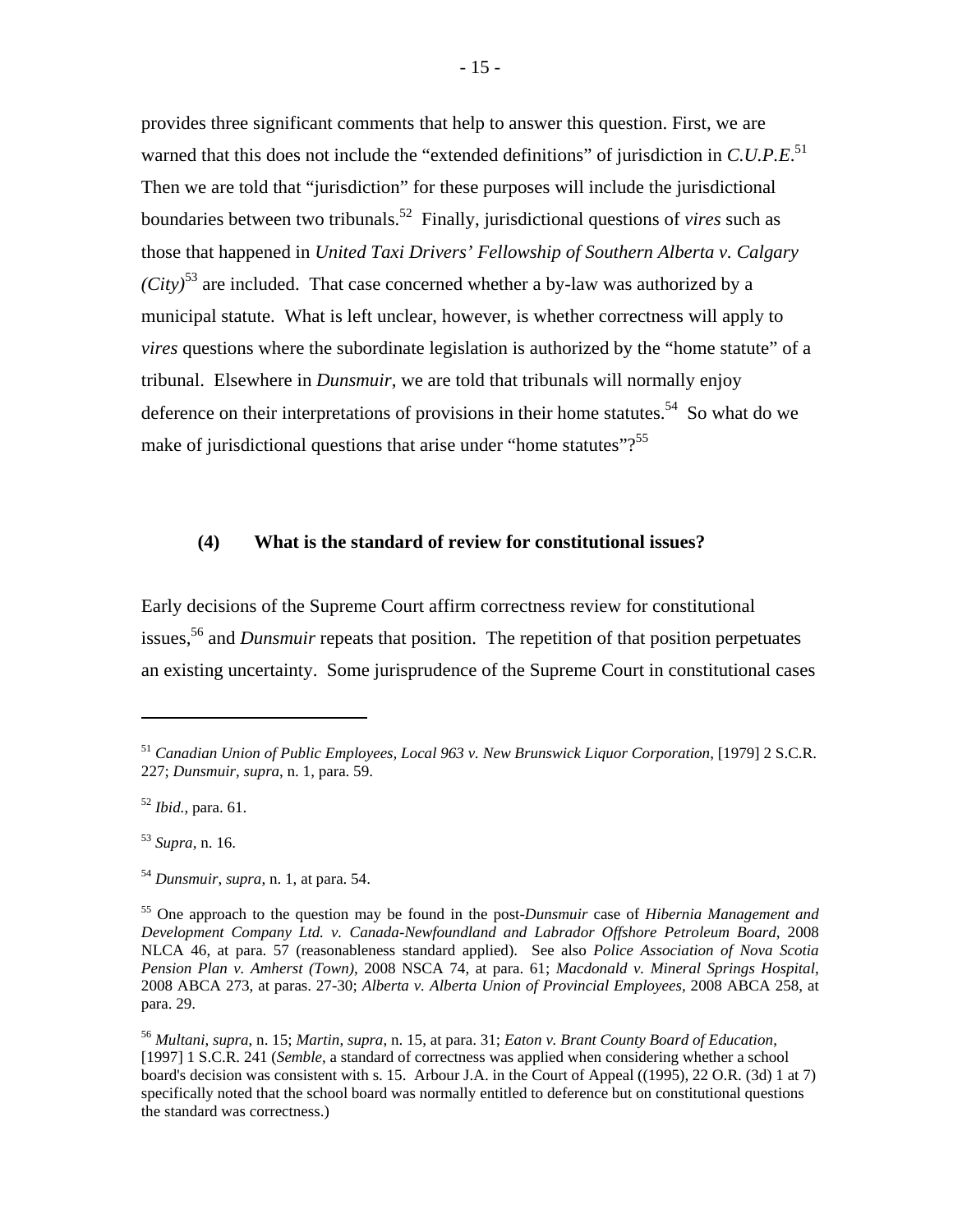suggests that there will be deference on exercises of discretion (mixed fact and law) by first instance adjudicators.<sup>57</sup> That jurisprudence is consistent with how the court normally deals with questions of mixed fact and law.<sup>58</sup> It is also consistent with *Dunsmuir* itself – deference is to be accorded to the "review of questions where the legal and factual issues are intertwined with and cannot be readily separated."59

### **(5) What is the role of privative clauses?**

In my view, *Dunsmuir* represents a shift from earlier decisions<sup>60</sup> that emphasized that the process of determining the appropriate standard of review was really a question of ascertaining legislative intention. The role of privative clauses in determining the standard of review, in particular, seems to be de-emphasized.<sup>61</sup> At least one later court seems to have re-asserted the key role of privative clauses in determining standard of review.62

<sup>57</sup> See, *e.g.*, *[R. v. Buhay](http://www.canlii.org/en/ca/scc/doc/2003/2003scc30/2003scc30.html)*, [2003] 1 S.C.R. 631, at paras. 44-45; *[R. v. Stillman](http://www.canlii.org/en/ca/scc/doc/1997/1997canlii384/1997canlii384.html)*, [1997] 1 S.C.R. 607, at para. 68; *[R. v. Belnavis](http://www.canlii.org/en/ca/scc/doc/1997/1997canlii320/1997canlii320.html)*, [1997] 3 S.C.R. 341, at para. 35; *[R. v. Oickle](http://www.canlii.org/en/ca/scc/doc/2000/2000scc38/2000scc38.html)*, [2000] 2 S.C.R. 3, at para. 22; *[Dagenais v.](http://www.canlii.org/en/ca/scc/doc/1994/1994canlii39/1994canlii39.html)  [Canadian Broadcasting Corporation](http://www.canlii.org/en/ca/scc/doc/1994/1994canlii39/1994canlii39.html)*, [1994] 3 S.C.R. 835, at paras. 188-189; *semble*, *[R. v. Regan](http://www.canlii.org/eliisa/highlight.do?language=en&searchTitle=Federal+-+Supreme+Court+of+Canada&path=/en/ca/scc/doc/2002/2002scc12/2002scc12.html)*, [2002] 1 S.C.R. 297; *[R. v. Feeney](http://www.canlii.org/en/ca/scc/doc/1997/1997canlii342/1997canlii342.html)*, [1997] 2 S.C.R. 13, at para. 30; *[Westcoast Energy Inc.](http://www.canlii.org/en/ca/scc/doc/1998/1998canlii813/1998canlii813.htmlhttp:/www.canlii.org/eliisa/highlight.do?language=en&searchTitle=Federal+-+Supreme+Court+of+Canada&path=/en/ca/scc/doc/1998/1998canlii813/1998canlii813.html)*, *supra*, n. 15. But see the Supreme Court's comment in *Doucet-Boudreau v. [Nova Scotia \(Minister of Education\)](http://www.canlii.org/en/ca/scc/doc/2003/2003scc62/2003scc62.html)*, [2003] 3 S.C.R. 3, para. 36, citing McLachlin J. (as she then was) in *[RJR-MacDonald Inc. v. Canada \(Attorney](http://www.canlii.org/en/ca/scc/doc/1995/1995canlii64/1995canlii64.html)  [General\)](http://www.canlii.org/en/ca/scc/doc/1995/1995canlii64/1995canlii64.html)*, [1995] 3 S.C.R. 199, at para. 136, that "[d]eference ends, however, where the constitutional rights that the courts are charged with protecting begin." There have been suggestions that review of "social" or "legislative" facts should be subject to a standard lower than palpable and overriding error: *[RJR](http://www.canlii.org/en/ca/scc/doc/1995/1995canlii64/1995canlii64.html)*, *supra*, at para. 174, *per* La Forest J. dissenting. For lower court applications of a deferential standard on a question of mixed fact and law in a constitutional case, see *[\(Attorney General\) v. Misquadis](http://reports.fja.gc.ca/eng/2003/2003fca473/2003fca473.html)*, 2003 FCA 473, *[R v. Coates](http://www.canlii.org/en/on/onca/doc/2003/2003canlii36956/2003canlii36956.html)* (2003), 176 C.C.C. (3d) 215 (Ont. C.A.) and *[R. v. Chang](http://www.canlii.org/en/ab/abca/doc/2003/2003abca293/2003abca293.html)*, [2004] 6 W.W.R. 260 (Alta. C.A.), at para. 7.

<sup>58</sup> *[Housen v. Nikolaisen](http://www.canlii.org/en/ca/scc/doc/2002/2002scc33/2002scc33.html)*, [2002] 2 S.C.R. 235; *H.L. v. [Canada \(Attorney General\)](http://www.canlii.org/en/ca/scc/doc/2005/2005scc25/2005scc25.html)*, [2005] 1 S.C.R. 401.

<sup>59</sup> *[Dunsmuir](http://scc.lexum.umontreal.ca/en/2008/2008scc9/2008scc9.html)*, *supra*, n. 1, at para. 53.

<sup>60</sup> See, *e.g.*, *[Pushpanathan](http://www.canlii.org/en/ca/scc/doc/1998/1998canlii778/1998canlii778.html)*, *supra*, n. 5.

<sup>61</sup> *[Dunsmuir](http://scc.lexum.umontreal.ca/en/2008/2008scc9/2008scc9.html)*, *supra*, n. 1, at para. 52. Privative clauses are said in *Dunsmuir* to be a "strong indication" of deference, but they are "not determinative."

<sup>62</sup> *[Rodrigues](http://www.ontariocourts.on.ca/decisions/2008/october/2008ONCA0719.htm)*, supra, n. 43, at para. 22: the privative clause is "most important" and in this case the privative clause was "the toughest privative clause known to Ontario law," so the standard of review was as high as "clearly irrational." Curiously, the decision cites *Dunsmuir* at para. 45 and 48 for the proposition that the "privative clause" is "most important" but that does not appear to be mentioned in *Dunsmuir* at all.